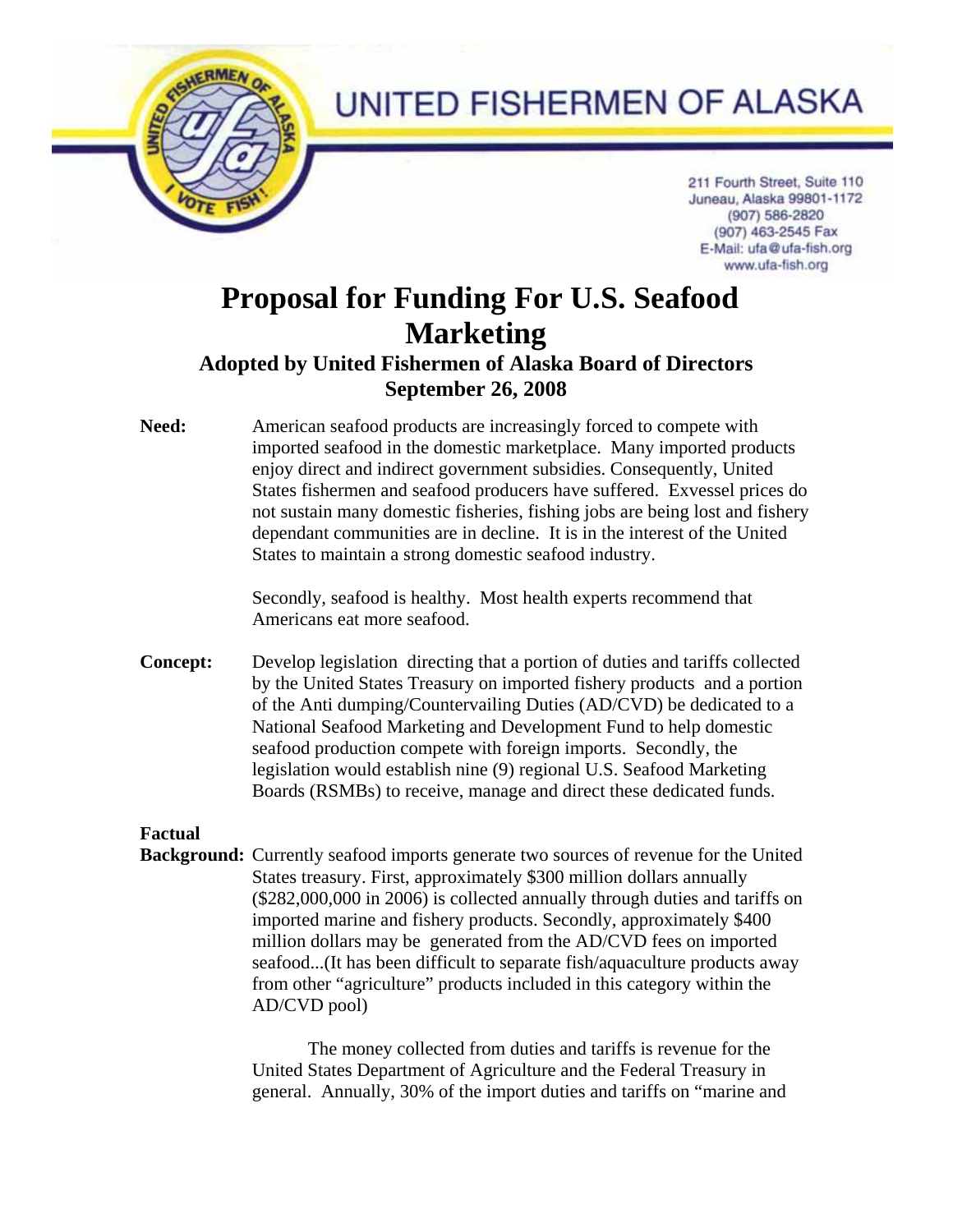fishery products" is transferred to the Department of Commerce, National Marine Fisheries Service's "Promote and Develop Fisheries Products Account" (\$84,590,000 in FY 2008).

In FY 2007, NMFS allocated 93% (\$77,000,000) of this fund to their Operations, Research and Facilities (ORF) account. The remaining 7% (\$5.8M in 2007) was used to fund the Saltonstall-Kennedy (SK) grant program. All of the 2007 SK grants were for NMFS "research".

In FY 2008, NMFS allocated 91% ( \$82M) to the ORF account. Only 3% (\$2.6M) was used to fund the SK grant program, with once again contained few or no proposals to fund the "promotion and Development of Fisheries Products.

 To date, it has been difficult to find the disposition of the remaining 70% (\$197,390,000 in FY2008) retained within the Department of Agriculture. It is significant to note, that the 1956 statute that authorized the SK grant program was amended in 1986 to require 60% of these funds (60% of the NMFS's 30%) be used for the SK Grant program. Further it is noted that when including funds appropriated to the Alaska Fisheries Marketing Board, the amount of SK funds used for marketing and development has never exceeded 22%.

 The AD/CVD funds are not used or any portion allocated back to the domestic seafood producers, for the promotion and or the development of all seafood products that are being so dramatically affected by foreign imported products.

#### **Structure of Regional Seafood Marketing Boards:**

- 1. Nine (9) Regional Seafood Marketing Boards would be established. Eight (8) Boards would be geographically defined to parallel the 8 Regional Management Councils authorized by the 2006 Magnuson-Stevens Fishery Conservation and Management Act. The Ninth (9<sup>th</sup>) board would focus on seafood production in the interior U.S. Allocations to each regional Board would be directed toward seafood marketing and promotion of species caught or products produced in that region.
- 2. Establish an statutorily authorized "fixed" annual funding mechanism using a portion of the Marine and fisheries products duties and the AD/CVD . The total amount appropriated annually would be divided in thirds: a. 1/3 distributed equally to all 9 regional Boards